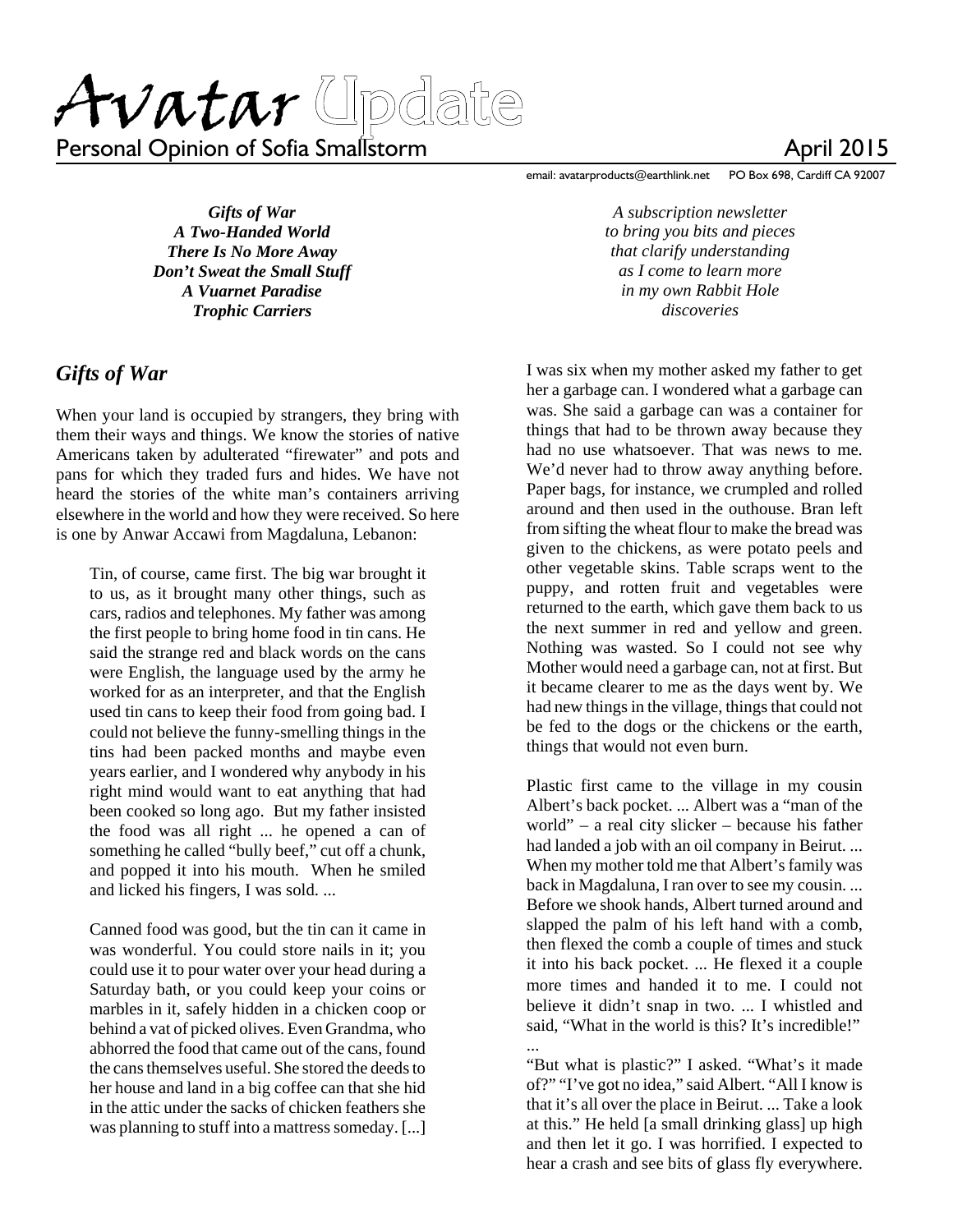But down went the glass to the floor, where it bounced with a hollow thud and fell back down. It rattled and rolled around until it finally came to rest ... intact! Not even a small crack. I couldn't believe my eyes. ... What I had just seen defied everything I knew.

## *A Two-Handed World*

I had lived all my life in a world where almost everything was breakable. Combs were made of brittle wood or bone, and jars, plates, and cooking pots were mostly oven-baked clay. When a bowl or cup broke, it was a major loss and a great inconvenience to the family. A broken water pitcher meant half a day's walk to Kittermaya to buy another one from the potter there. We were, therefore, a two-handed people – everybody used both hands when handing someone something or when receiving something from the hands of another. At a very early age, I had to learn to use both hands when handling a jar of honey or a pitcher full of drinking water or a cup of hyssop tea. I could get into serious trouble or even get a whipping if I broke something precious, especially if it had been in the family for a long time, like Grandma's freshwater jar. Grandma told me that her mother gave it to her as a wedding present. That was the year of the locusts, when a hot wind from the desert blew in dark clouds of winged thunder that hid the very face of the sun. The locusts ate everything in their path, and within days the village was wiped clean. People got so hungry they ... even stripped the bark off trees and boiled it and ate it. Through it all, and for many more difficult years to come, Grandma hung on to that jar, her mother's precious wedding gift.

For days after Albert's return to the village, my head was full of nothing but plastic. I tried to imagine how much easier life would be for everybody in the village if everything – plates, jars, pitchers, chairs, tables, chicken coops and cabinets – were made of that wonderful stuff. We would never again have to worry about anything wearing out or breaking. I fantasized about that plastic world. ... I prayed that it would come to my village soon. ... "Our Father who art in heaven, send us the plastic in the name of Jesus."

That summer, plastic hit Magdaluna in all shapes, colors and sizes. It came on the backs of little gray

...

donkeys and big red mules, and it came on the backs of beady-eyed men who smelled like rancid yogurt. All the village women fell in love with plastic and traded just about anything they had for it. They traded dried figs and almonds and olive oil; they swapped cast-iron pots and brass bowls that had been in their families for generations; some gave up their jewelry–earrings, bracelets, red-gold chains that they had gotten from their mothers and their mothers' mothers – for plastic.

My mother used to carry Grandma's clay jar on her head all the way down to the village spring every morning before sunrise, fill it up with sweet freshwater, and set it in the window in the east room. The window was the perfect spot because the northerly breeze blew through all day and kept the water cool. My father said the jar had tiny invisible holes in it called pores, and as the water seeped out through the holes it evaporated and kept the water fresh and cool even in the hot summer months.

Less than a year after plastic inundated the village, Mother was setting the jar down early one morning and she missed the hole in the wooden seat where it fit securely. It was a little dark and her eyes were not good, and the jar came crashing down. Everybody in the house woke up and ran to the window, where Mother was crying with her face in her hands. Grandma was very kind and said, "Don't worry about it, daughter, it's the evil that's been broken."(In Magdaluna we comforted ourselves when something precious broke by saying that.) Eventually we got ourselves a green five-gallon plastic jar to put our drinking water in. There was no chance of this container breaking, ever. Our water was safe now. But it did not stay cool the way it did in Grandma's jar, and it tasted funny. I did not know what to compare the taste with because I had never tasted water from a plastic jug before.

As time went by, I got used to drinking water that tasted different. I also got used to dates and olives that smelled a little strange after being stored in plastic jars for some time. Eventually, however, we did not even notice it. Plastic had come to our world to stay, and that was that.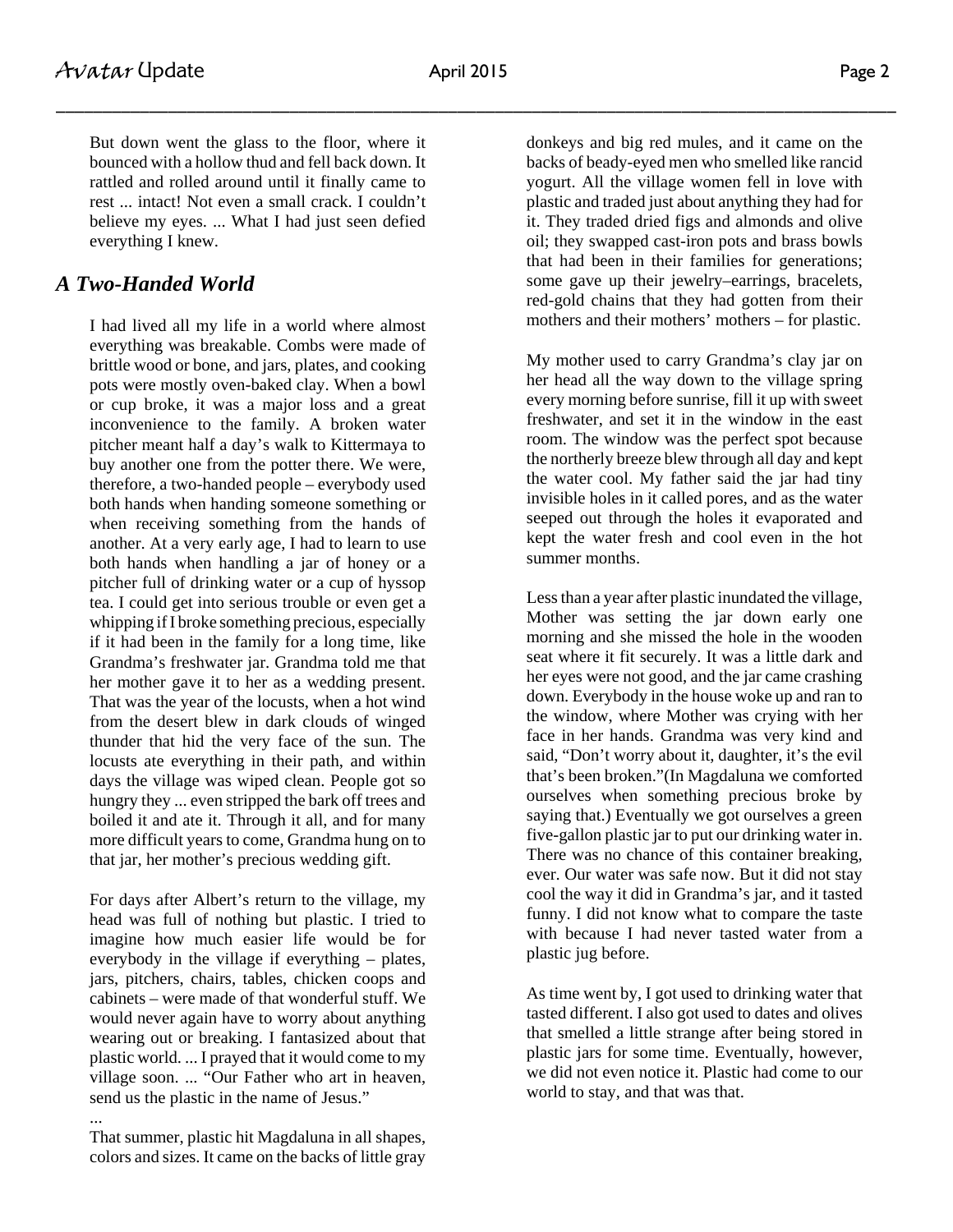### *There Is No More Away*

Two times now I have watched a documentary, *Inside the Garbage of the World,* made by new friends from Ventura County, California. The first time was on YouTube (https://www.youtube.com/watch?v=LtoGdrkt9EY); the second time was last night at a screening. I had already seen "Our Synthetic Sea" by Captain Charles Moore –20 minutes long, perfect length to wake up the slumbering. Philippe and Maxine's film is much longer (1 hour 19), with dramatic flair that I now recognize to be Philippe's particular touch, phenomenal sound (as he is a professional sound engineer) and a fine script written by Maxine. Today Philippe and Maxine Carillo live on a 40-foot sailboat in Oxnard. The water–and its lovely, peaceful energy–is right under their feet. It was a half-hour walk on the beach, during which the universe showed them an empty sack and loads of trash to put in, that became their inspiration for the film.

It is a people-driven film, with interviews from all perspectives, including scenes from a helicopter (if we are talking about perspective), from which you look down on a blue velvet ocean. Little would you know that in that dark lilting water are millions of specks of foreign material, floating and bobbing, some big enough to grab by hand from a boat, some small enough to scoop up in a net, but most the size of dandruff. This is degraded plastic; it looks just like zooplankton, and all the baby fishies eat it. The ratio of plastic dandruff to real zooplankton (the animal form of algae) is now 36-to-1. It used to be 6-to-1 only a few years ago. The dark blue beautiful ocean is not so beautiful anymore. And the problem is the floating stuff really can't be taken out.

It's too small. Half of the plastic debris (millions of tons) is already on the ocean floor, where it is covering and smothering marine life. The famous Pacific and Atlantic gyres we have heard about are not "islands of trash" that stretch for miles in the water; they are a broth, a soup of indestructible crap that swims in the water, brought there by the currents to collect and show us the meaning of "away."

*Throw it away.* As one ocean lover says in the film, "There is no more away." There is no place we can put or send or place our unwanted materials such that they disappear. The many and various compounds we have created with our many and various technologies have indeed allowed us to become much more free, giving us that wonderful "free hand" that people of a bygone age did not have to multi-task with, carrying earthen pitchers as they did and carefully safeguarding their breakable or irreplaceable possessions as they carefully navigated their lives. Now we can *sail* through

*our* lives – reaching for this and that on the way on sheer whim – for cheap, light unbreakables dance and beckon from all sides, brimming with their yummy and bright contents. *Single-use plastic.* I ask a few people if they know what a flying toilet is. "No," is the answer. "It's used in Africa," I say. "In Nairobi, where people often don't have a toilet, they poop in a plastic bag." What becomes of this plastic bag is up to the user; it is often left abandoned or tossed into the street. The faces of Americans register horror. They cannot imagine as reality the image in their mind. "What?" I nod. "We have flying toilets too," I say. "Who uses them?" they demand. "Our dogs."

Yup. The single-use flying toilet has arrived in the lives of American dogs. The single-use grocery bag is being banned in American cities, but the single-use coffee cups and plastic glasses have not; nor have the single-use deli containers, the single-use veggie bags in grocery stores, the single use tampon applicators, drinking straws, bottle caps, candy and food wrappers, eating utensils and coffee stirrers. Walk on any beach and inspect the rack line (a.k.a. "the high-tide line") where the waves leave bits of things that make their way to shore. Besides clumps of tar and seashells, you will see man's little leftovers: fragments of colored things you cannot identify, bright blue and white and red, lying like strung confetti along the wet sand. Wisps of dark wet sea grass mask them from the stroller's eye, but to anyone who bends over and looks they are there–billions of them. At some beaches they now *comprise* the "sand," meaning they constitute half of it–impossible to sort or filter out except by dropping scoopfuls in tubs of water and then skimming with a sieve to catch what floats, as the real sand sinks first.

Shoreline debris-removal programs concentrate on what is big and discernible. Helpful people (thankfully there are some) clad in sweatshirts stoop and gather things by hand, dropping them in plastic bags that get emptied into trucks, the offending materials carted away. But what is *away?* "To the dump," says one Hawaiian islander in the film. "But it always comes back." *Away*, then, is just another place where the unwanted is out of sight, and *back* is the arrival of more unwanted crap, bobbing in from all parts of the world, as currents are global travelers. Certain spots on our shorelines are destinations for this flotsam, as there are ocean dynamics that bring things to one place, even in still pristine and untrammeled parts of the world. Thus you might be wandering a tiny island and come across gobs of man-made foulness–crunched steel lobster traps, tangles of nylon rope, buoys, empty gallon jugs, barrels and things of all shapes and sizes that once had a use but now ... no more.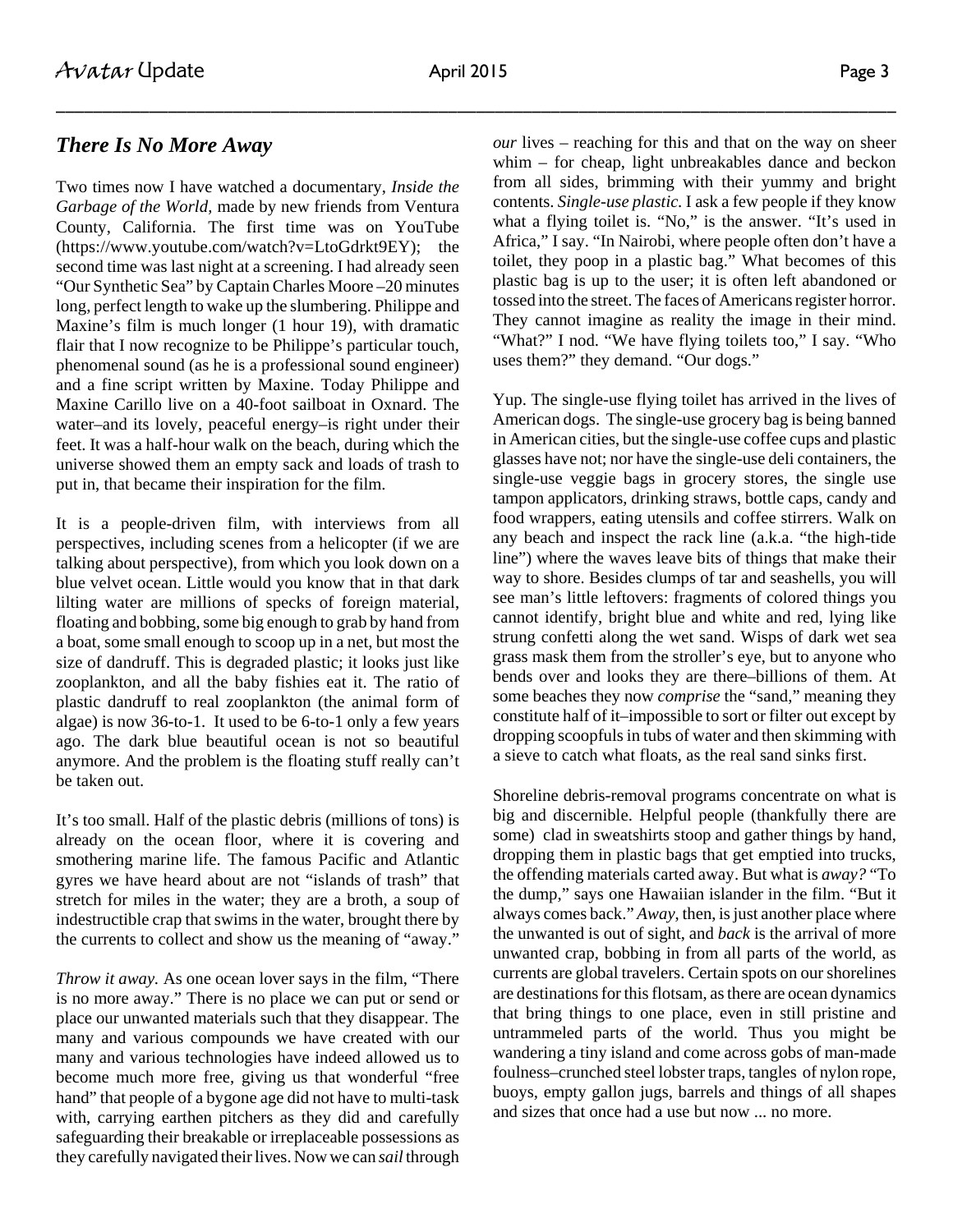#### *Don't Sweat the Small Stuff*

"There's nothing we can do about the smaller stuff," says someone else in the film. She is on her knees in a wetsuit, dumping sand in a tub of water and skimming off the plastic that floats to the top. *There is no way to remove the smaller stuff.* There is too much of it; it has become part of the seascape and part of where the water meets the land.

Sand, writes Cornelia Dean in her phenomenal book *Against the Tide: The Battle for America's Beaches* (1999) is the natural consequence of ocean upon land: a ribbon of tiny solids capable of moving like liquid when necessary. Sand is like a lot of tiny ball bearings, rolling and fluid. The meeting point of water and land must be a mixture of both; thus when God made everything in the world he also created sand. Shorelines must be moving and dynamic, Dean (a career science writer) points out, because:

When a beach is threatened by a storm, it rearranges itself to cope. Harsh storm winds quickly carry lighter sand particles on the surface of the beach to the dunes, where the beach has already established reserves of sand. The heavier particles left behind form a kind of protective covering of coarse grains too heavy for the wind to pick up. If waves do bite into the dunes, the sand they carry away collects in underwater sandbars. These are exactly what the beach needs to break the waves offshore and weaken them before they hit the beach itself. The reserve battalions of sand are turned into frontline troops. Eventually, the storm passes. Now gentle swells pick up sand from the offshore bars, carry it inland and return it to the beach.

That which floats or is light gets deposited on the beach. Yesterday I took a walk with a geologist and he pointed out the little black dabs of beach tar: "Warm water's coming in early this year. Tar is lighter than water, so it floats." He picked up a piece and sniffed it. "Santa Barbara," he said. "You can tell where the tar is from by smelling it?" I asked. "Yup–Santa Barbara has a high sulfur content. This is seepage from Santa Barbara."

So the floating plastic bits find their way to the shore where they mix with the sand. There are plenty of beaches now where the sand is flecked with bright colors–all mixed with plastic. When oxidation and erosion make that plastic even smaller and it bleaches into a nondescript beige, it will look just like the sand, and because it is lighter than real sand, it will rise to the top while the sand goes to the bottom of the sediment layer and *it* will be our beach covering, a brandnew kind of Astroturf!

In the ocean itself, dots of bleached plastic stream through the water, masquerading as zooplankton and fooling marine life. How much plastic can a fish swallow before its guts are clogged and it dies? The albatross population is radically down because mother birds cram all kinds of plastic treasures down their babies' throats – *must be food!* It is not uncommon to find beached ocean creatures–big and small –with plastic objects nestled in the dried-out carcass, exactly where the stomach would have been. This is what has been swallowed. In the case of whales, it is hundreds of pounds of plastic.

The estrogenic effects of chemicals added to those plastics are having their day in the ocean. *Inside the Garbage* does not go into this, but I did tell the filmmaker about hermaphrodite species showing up on land and in the water, for the additives to plastics (called *phthalates*) are endocrine disruptors and may someday make ocean life reproductively inviable. Imagine the opportunity for designers of synthetic life, who will be called upon to re-supply the ocean with genetically engineered replacements, in far fewer varieties, of course. *Laboratories* will fill the world with new life, and it will have the added bonus of being reliable, as there will be plenty more where it came from. We already have the synthetic, self-replicating algae called Synthia from the J. Craig Venter Institute; we have genetically engineered salmon to replace the spindly stock of natural ones. Imagine the fun we could have with the new GE's at Sea World: Children, can you tell the real ones from the scientific ones?

Now to us. My geologist friend did not seem to know a thing about how additives to polymers (derived from petroleum, his specialty) were affecting the human population. I spun a long, interesting theory for him, which has been building itself in my head for a long time. I always recommend the Canadian documentary *The Disappearing Male,* which can be found on Vimeo. It is a convenient place to go for some important birthrate statistics, which have undoubtedly increased since the film for made for Canadian TV a decade or more ago. I have mentioned it before to you and will do so again, for in it you will see experts with credentials telling you what is happening to male babies being conceived in a world that is teeming with xeno-estrogens–foreign estrogens–estrogen mimickers, as they are also called. These are the *phthalates,* or plasticizers, used in our personal-care products to make our hair glossy and our world fragrant and clean-smelling, and they are also the additives to polymers that make them into flexible or rigid containers.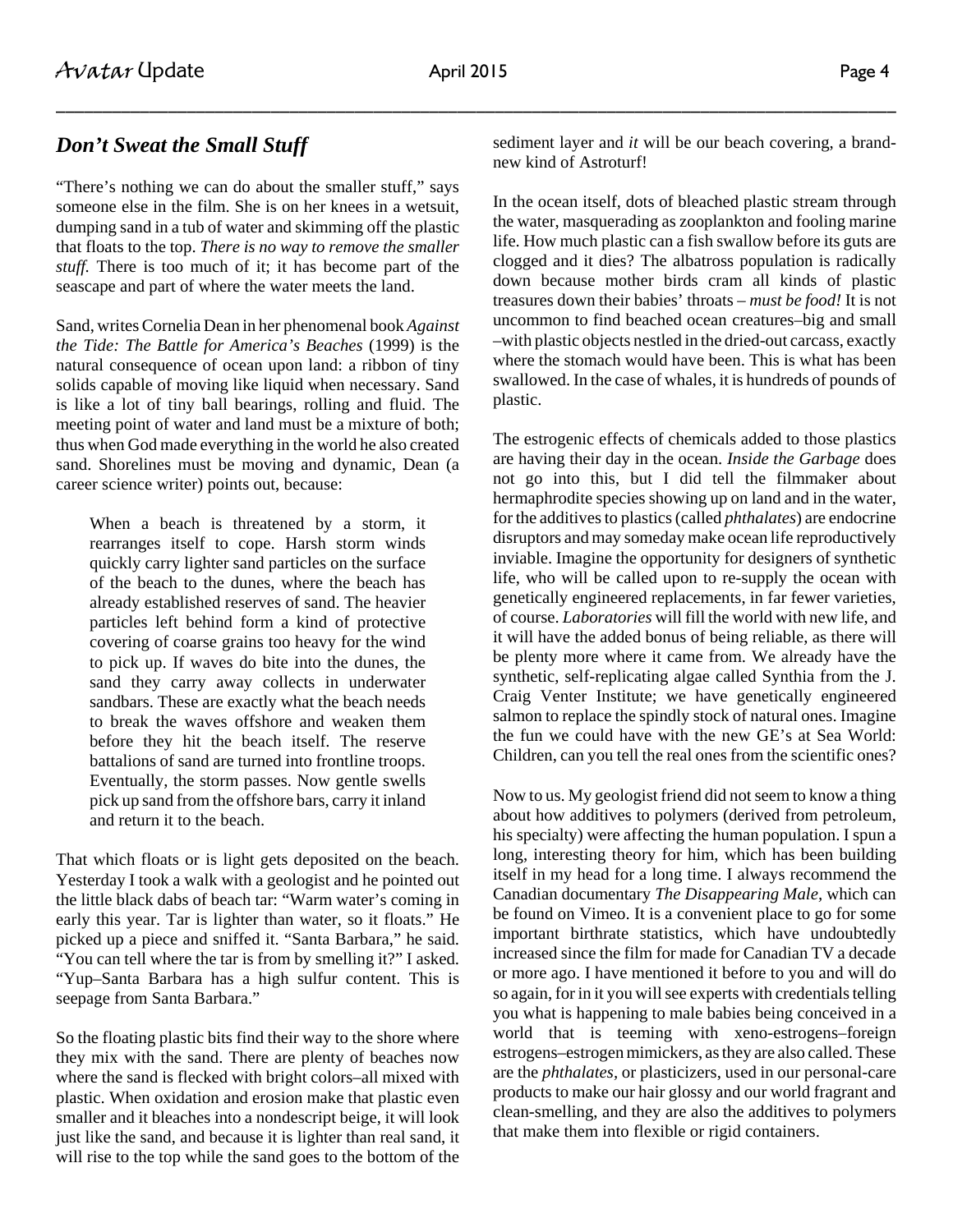### *A Vuarnet Paradise*

It's all those containers–especially the single-use containers –that are cluttering up the ocean floor (the place we call "away") and coursing downstream in our rivers to be dumped into the sea ("away") where they will beckon to ignorant birds and fish and pinnipeds and fill their stomachs ("away"). But it is also all of our crap that we spend our money on, that we let go of ("away") because we can always buy another one. A friend's story from the 1980s:

I was anchoring my boat when I was a lifeguard at Island Beach (Connecticut) when my \$100 Vuarnet sunglasses fell into about 15 feet of kelpladen water. I took bearings on my exact location and waited for the tide to drop. I maneuvered the boat into position with two anchors and dove down into the black bottom and started to feel around. On the first dive I came up with a pair of Vuarnets –however they were not mine.

On the second dive I was amazed to grab another pair of Vuarnets –again not mine. On the third and fourth dives I came up with a pair of Revo Glaciers and another pair with no name. On the next 20-30 dives I came up empty-handed. Never found my own Vuarnets. But because the first Vuarnets were in fine condition, I cleaned them up and wore them. The second set was scratched so I sent them back to Vuarnet (they have a lifetime warranty) and they replaced them. I gave the Revos to another lifeguard and he wore them for the next two years.

At least these ocean finds were put back into use! My friend says he still ponders the string of empty dives that followed those first four instant successes, but this may be one of those things that has no significance other than it made it to my newsletter three decades later. It is amazing to think that going to the ocean floor (in this case the Long Island Sound) and scrabbling about for a few seconds with your hands would yield expensive sunglasses time after time, but obviously it does. I wrote about my other friend's dive to recover his anchor and his amazement at how much *stuff* was at the bottom of the sea (again the Sound)–all those big ugly tires! Poor fishies–what have we done to their world?

We have heard of the Pacific "garbage patch," but as Captain Charlie Moore says in the *Garbage* documentary:

The average depth of the ocean is two miles. The Eastern Garbage Patch is half as big as the continental United States and it carries thousands of tons of trash, but that quantity is not, for the most part, touching another piece of trash. It's not concentrated to where it's an island. People have got this myth of a trash island. It's not an island. ... The currents are such that they tend to converge debris into that area. But even with that convergence, you don't have what we think of as a patch. You have more of a plastic soup, a kind of a weak broth with bits and pieces of plastic swirling around in it that constitute a place where the [floating] detritus of humanity concentrates. Now there are other aspects to this problem of plastic in the ocean because about fifty percent of plastics will sink. So they will never make it to the Eastern Garbage Patch. The Eastern Garbage Patch can be thought of as a place where half of the plastic that pollutes our ocean goes. The other half is on the bottom of the ocean, in the water column, and we don't see it there.

... The North Pacific Gyre has two garbage patches: It has the Eastern Garbage Patch and the Western Garbage Patch. The North Pacific Gyre itself is a huge system, probably the largest single climatic system on earth, about the size of the continent of Africa – about ten million square miles. That is a clockwise rotating current that takes about six years on the periphery to make one rotation. Now within that gyre, that rotating current, there are sub-gyres; there are vortexes within that and the Eastern Garbage Patch is one and the Western Garbage Patch is one.

... We've made several trips to this area [the Eastern Garbage Patch] and each time it appears that we're seeing more plastic. The last two visits we made – in 2007 and 2008 and then again in 2009, the average change was a factor of six. In other words, we study the ratio of plastic to plankton, and what we determined was that all these plastics don't just stay as whole objects, they break into fragments, and these fragments compete [as] food with the zooplankton. The zooplankton are the tiny organisms that feed the fish, and the plastic is the same size–a lot of it–so it's important to understand the ratio of plastic to plankton. In 1999 the ratio was 6:1. Now, averaging 2007/2008 in the wintertime and 2009 in the summertime, we came up with 36:1. So it's six times worse in the same area that we studied in 1999.